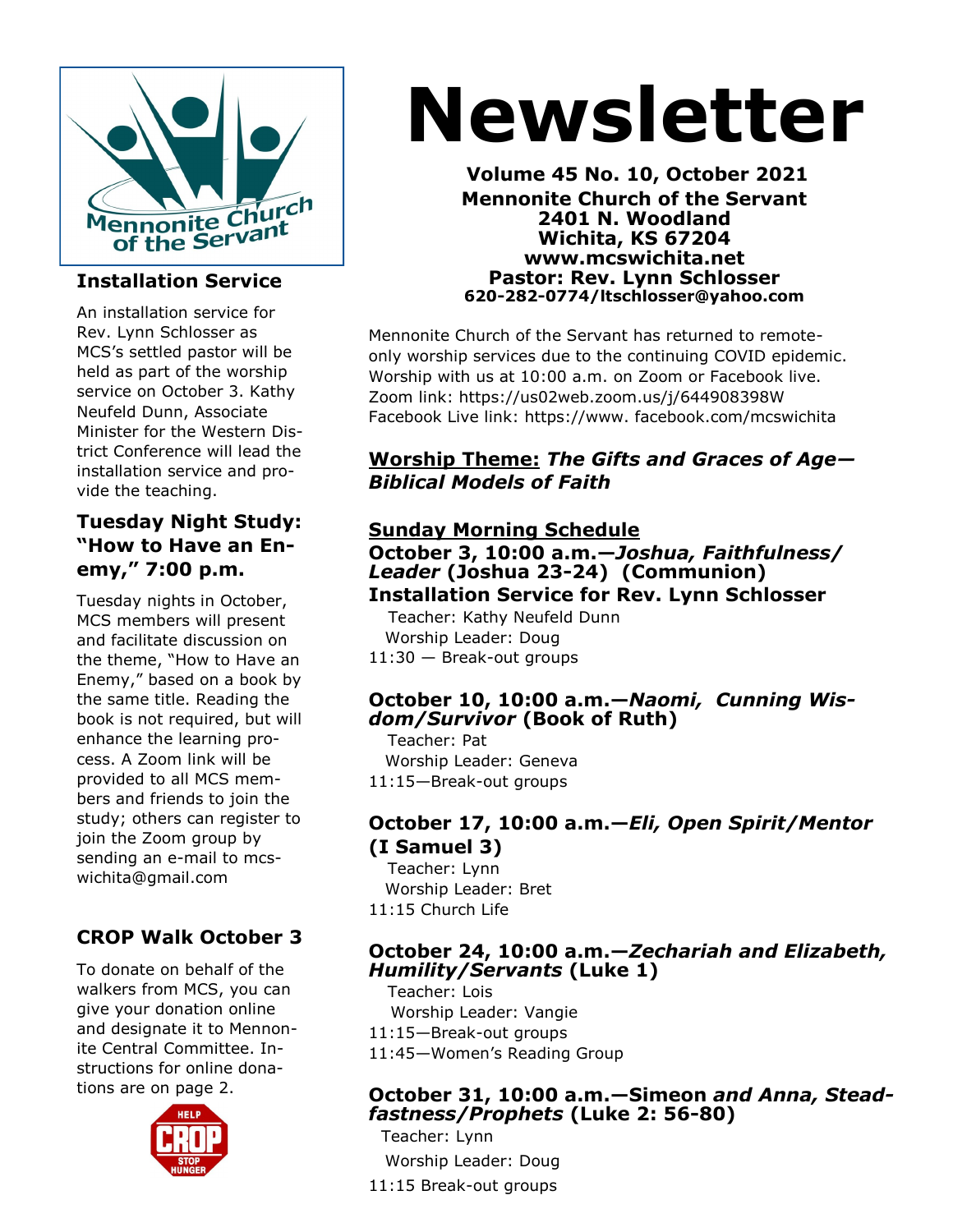

## ZOOM BOOK STUDY **4 Tuesdays in OCTOBER 2021** with teachers from **Mennonite Church of the Servant**

Jesus calls Christians to love our enemies - but who is an enemy? A new book published this year examines the biblical view of enemies, focusing on the way Jesus and his followers dealt with enemies. Join the discussion on how to recognize enemies and learn to befriend them. Send your name and email to mcswichita@qmail.com to receive reminders and the Zoom link.

Melissa Florer-Bixler, author

Melissa Florer-Bixler is pastor at Raleigh Mennonite Church, Raleigh, NC. She has degrees from Duke University and Princeton Theological Seminary and writes for Geez Magazine, Christian Century, and Anabaptist World, among others.

#### 7:00 - 8:00 pm. Tuesday. October 5: Tuesday. October 12: Tuesday. October 19: and Tuesday. October 26.

Discussion leaders from Mennonite Church of the Servant will be: October 5 - Lois Barrett; October 12 - Marcia Stoesz; October 19 - Pat Cameron; and October 26 - John Stoesz.

Buy the book, How to Have an Enemy: Righteous Anger and the Work of Peace, Herald Press, 2021, at heraldpress.com/books/how-to-have-an-enemy.

We are an Anabaptist Mennonite congregation in Wichita, KS, Lynn Schlosser, Pastor



#### **How to Support Mennonite Central Committee through the Wichita CROP Walk**

**1.** Go to [https://](https://events.crophungerwalk.org/2021/team/wichita-church-of-the-servant) [events.crophungerwalk.org/2021/team/](https://events.crophungerwalk.org/2021/team/wichita-church-of-the-servant) wichita-church-of-the-[servant](https://events.crophungerwalk.org/2021/team/wichita-church-of-the-servant)

This will open up the Mennonite Church of the Servant CRIO Walk page.

2. Click on the "Donate Now" button. This will open up the donation page.

3. Skip over the list of specific projects (these are Church World Service projects, not MCC projects) and go down to the "Other Donation" box and enter the amount you want to contribute.

4. Enter your first name, last name, and e-mail address. Make sure that your name appears in the "Recognition Name" box.

5.Scroll down to the "Alternate Agency" box and enter "Mennonite Central Committe."

6. Enter you credit card information

7. At the bottom of the screen click the "Donate [the amount of your donation]" button.

#### **Everence Financial Seminars**

Beginning Tuesday, Oct. 5, Everence Finan- $\operatorname{cial}^{\otimes}$  will host three informative webinars. Topics include *Making Medicare an easy step*, *Maximizing your year-end giving* and *Estate planning basics*. The online events are free. To register, or for more information, visit [www.everence.com/](http://www.everence.com/kansas) [kansas](http://www.everence.com/kansas) or contact the Everence office at 316 -283-3800, 877-467-7294, or [central.kansas@everence.com.](mailto:central.kansas@everence.com)

#### **Western District Hope Fund**

Early in the COVID pandemic, Western District Conference established the Hope Fund as a way to support congregations enduring pandemic related hardships. Since then, we have supported 14 congregations and distributed over \$50,000 in grants of up to \$2,500. Going into the future, WDC has approved the continued existence of the Hope Fund to also serve as a support for congregations in crisis from natural disasters, tragedies, and other unforeseen incidents.

The Hope Fund Task Force invites members of Western District Conference to continue supporting the Hope Fund this fall. You can give online at **[mennowdc.org](https://mennowdc.org/)** (Click on "Donate"), or by mailing a check to PO Box 306, North Newton, KS 67117.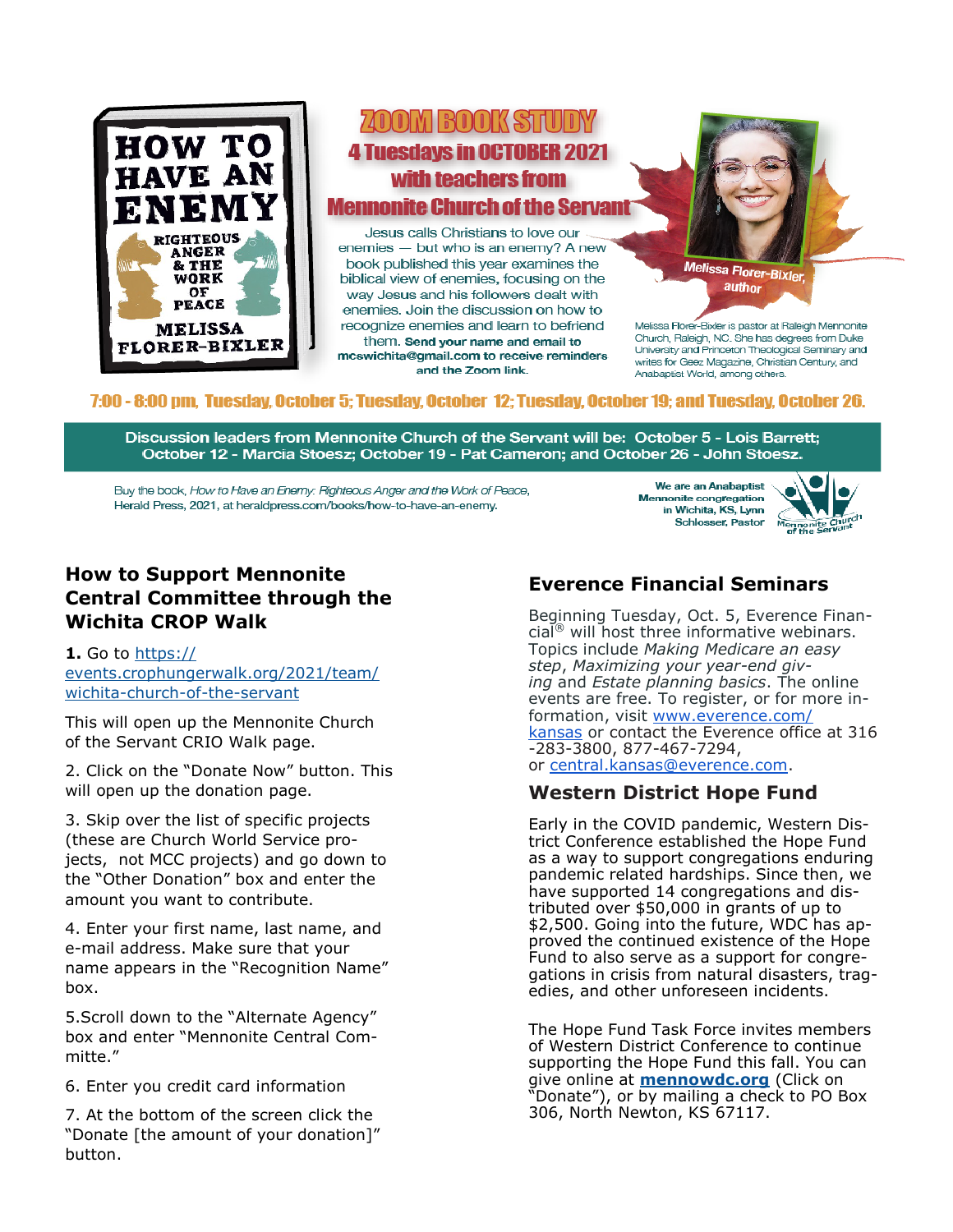### **Mennonite Church of the Servant Financial Narrative As of August 2021**

| - \$ | 29,317.16<br>163.00<br>68.00<br>100.00                         | SS    | 29.648.16                               |
|------|----------------------------------------------------------------|-------|-----------------------------------------|
| - \$ | 677.36<br>618.12<br>20,318.00<br>7,425.79<br>1,116.01<br>50.00 |       |                                         |
|      |                                                                |       | (30, 280.28)<br>(3,865.29)<br>(4,497.41 |
| £    | 938.80<br>100.00<br>(50.00)                                    | £     | 988.80                                  |
|      | Conference Support<br><b>Congregational Enrichment</b>         | 75.00 |                                         |

|                         | <b>Fund Balances</b> |           |
|-------------------------|----------------------|-----------|
| <b>Building Fund</b>    | 1.483.79             |           |
| <b>Sharing Fund</b>     | 988.80               |           |
| <b>Immigration Fund</b> | 315.00               |           |
|                         | 22,865.84            |           |
| <b>Operating Fund</b>   |                      | 25,653.43 |
| Cash in Bank            |                      |           |

|                      | <b>Building Equity</b> |             |           |
|----------------------|------------------------|-------------|-----------|
| <b>Building Cost</b> |                        | 163.034.28  |           |
| Owed to Everence     |                        | (66.709.22) |           |
| Owed to WDC          |                        | (3,483,31)  |           |
| Equity in Building   |                        |             | 92.841.75 |